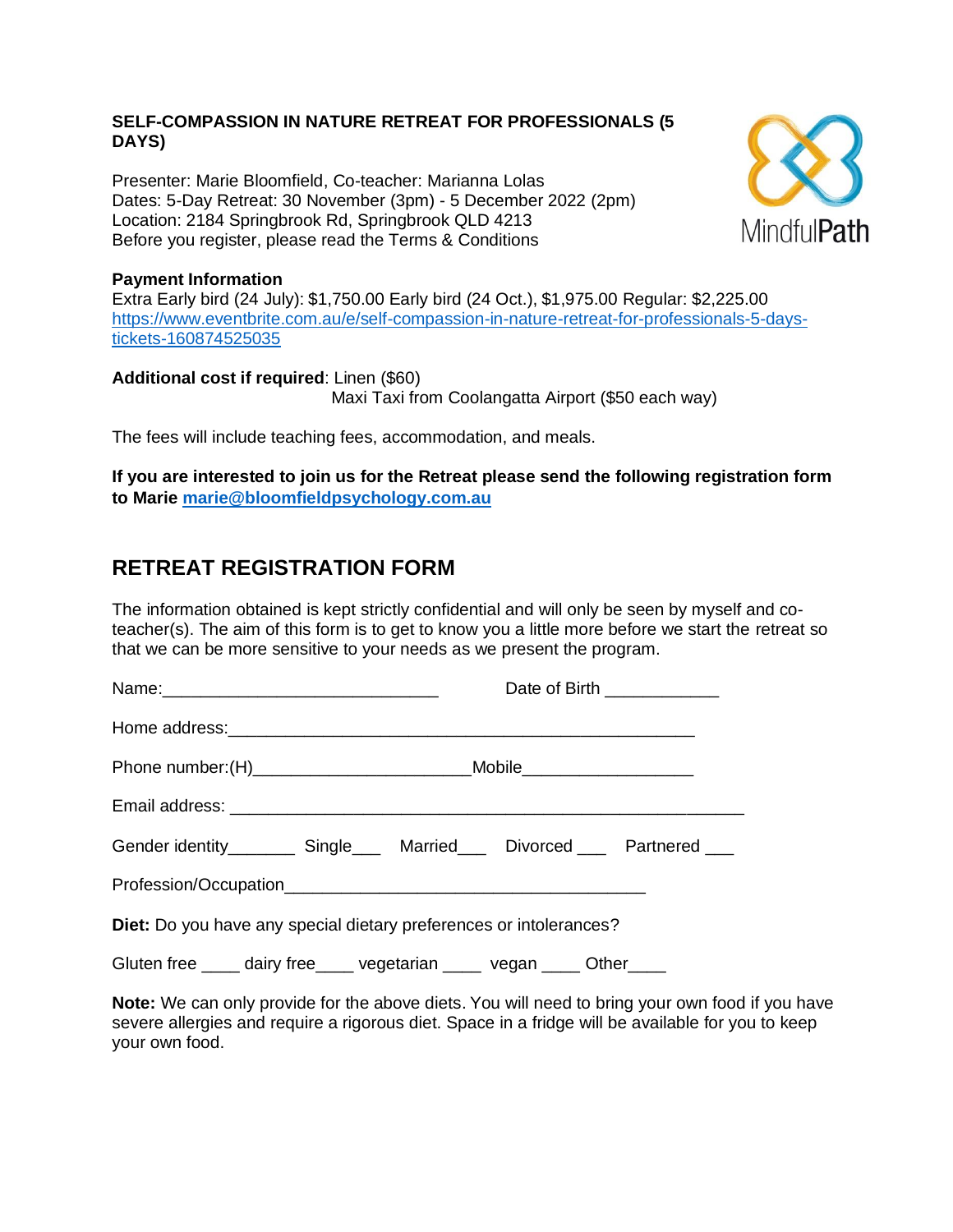**Shared Taxi:** A Maxi Taxi has been booked to take participants from Coolangatta Airport to the Retreat Centre in Springbrook for the **cost of \$50.00 each way**. The Maxi Taxi will pick up at the Coolangatta Airport on the 30 November at 1:30 pm to be at the Retreat Centre around 2:30 pm. On Monday 5 December a Maxi Taxi will pick up at the Retreat at 2:30 pm to take whoever wants to return to Coolangatta Airport.

- **Request Maxi Taxi leaving at 1:30 pm Coolangatta Airport** to the Retreat Centre/Springbrook on the 30 November? Yes\_\_\_\_\_ No\_\_\_\_
- **Request Maxi Taxi leaving at 2:30 pm the Retreat Centre in Springbrook** to return to Coolangatta Airport on the 5 December? Yes\_\_\_\_\_ No\_\_\_\_

**Linen:** Please note that you need to bring your own sheets (single bed), a pillow slip and a towel. Blankets and pillows are provided. If this is not possible, please let us know and for **\$60.00 hiring fees**, we will provide you with sheets, a pillow slip & a towel.

• **Request for Linen Hire**: Yes\_\_\_\_\_ No \_\_\_\_

If required Taxi and linen please send the payment directly prior the retreat to the Commonwealth Bank, BSB 062904, Account no. 10436059. When you make the payment please indicate your name clearly. After you have made the payment let Marie know via email.

## **General and Medical Information:**

| -Where did you learn about MindfulPath and our Self-Compassion in Nature Retreat? |          |       |                 |                |
|-----------------------------------------------------------------------------------|----------|-------|-----------------|----------------|
| Internet search APS                                                               | AASW CMA |       | Facebook Friend |                |
| Psychologist/Counsellor GP                                                        |          | Other |                 | please specify |

-Are you a Professional who is seeking CPD (Continuing Professional Development?  $Yes$  No

-When and how were you introduced to mindfulness, self-compassion and meditation?

\_\_\_\_\_\_\_\_\_\_\_\_\_\_\_\_\_\_\_\_\_\_\_\_\_\_\_\_\_\_\_\_\_\_\_\_\_\_\_\_\_\_\_\_\_\_\_\_\_\_\_\_\_\_\_\_\_\_\_\_\_\_\_\_\_\_\_\_\_\_\_\_\_\_\_\_

\_\_\_\_\_\_\_\_\_\_\_\_\_\_\_\_\_\_\_\_\_\_\_\_\_\_\_\_\_\_\_\_\_\_\_\_\_\_\_\_\_\_\_\_\_\_\_\_\_\_\_\_\_\_\_\_\_\_\_\_\_\_\_\_\_\_\_\_\_\_\_\_\_\_\_\_

-Do you have a regular meditation, mindfulness and self-compassion practice?

\_\_\_\_\_\_\_\_\_\_\_\_\_\_\_\_\_\_\_\_\_\_\_\_\_\_\_\_\_\_\_\_\_\_\_\_\_\_\_\_\_\_\_\_\_\_\_\_\_\_\_\_\_\_\_\_\_\_\_\_\_\_\_\_\_\_\_

| -Have you attended a Silent Retreat before? If so when and where?                                                           |
|-----------------------------------------------------------------------------------------------------------------------------|
| -How would you describe your physical health? Excellent_ Good _ Fair __ Poor __                                             |
| -Do you have any physical or mental health concerns/condition? Yes __ No__                                                  |
| -Have you experienced traumatic events or suffered abuse in the past? Yes___ No____                                         |
| - Are you currently experiencing some major challenges at home or at work (fear, loss, changes,<br>conflicts)? Yes___ No___ |
|                                                                                                                             |

-Are you seeing a therapist/counsellor currently? Yes\_\_\_\_ No \_\_\_